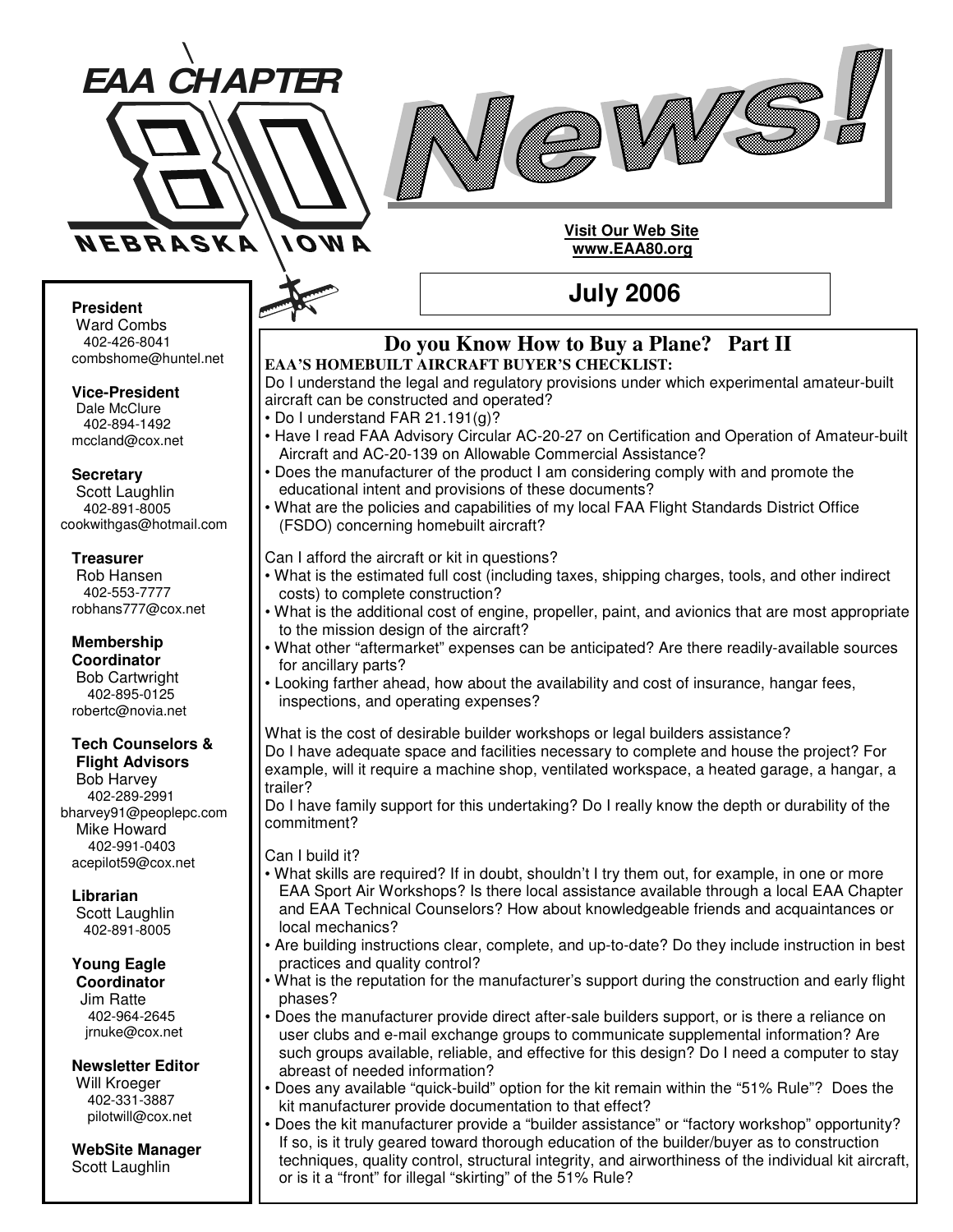• What is the record of the completion-to-sales ratio for this model? How does that statistic hold up when compared to how long the model has been available on the market? Continued on page 3.

## uly Meeting Time & Location**.**

The Chapter 80 monthly meeting will be held at 7PM on Monday, July 10th at the main hangar of Hangar One at Millard Airport, Omaha, NE. It is still located on South 132nd Street between Q and Harrison.

# uly Program.

Our guest speaker will be Jeff Jorgenson of DWG International - the company that manufactures and distributes the DRI WASH 'n GUARD, a vehicle cleaning and care product. Jeff is also the owner and founder of Jorgenson Enterprises, a mobile aircraft detailing service which offers everything from debugging, waterless washing and polishing to interior cleaning services. He will do a 20 to 30 minute seminar on Aircraft Detailing - **How to Keep Your Aircraft Looking Like New**. He will discuss oxidation of the paint, myths and truths about cleaning windshields, de-bugging, and talk about aircraft detailing professionals what to expect when you hire a detailing professional. He is also looking for product distributors in the area. For more info go to: www.waterlessjeff.com or http://www.jorgensonenterprises.com/

**EVENTS:** (B) - Breakfast

| EVENIS:<br>(B) - Breakrast                       |                                           |                    |
|--------------------------------------------------|-------------------------------------------|--------------------|
| 1st Sat                                          | Chapter 1055 (B)                          | York, NE           |
| 3rd Sat                                          | Chapter 569 (B)                           | Crete, NE          |
| July 7-9                                         | <b>NE Ultralight Gathering</b>            | David City, NE     |
| July 7-9                                         | B-17, Aluminum Overcast                   | Lee's Summit, MO   |
| July 8-9                                         | Airshow & Fly-in                          | St. Joseph, MO     |
| (B) 7-11; Airshow 1-4 go to www.soundofspeed.org |                                           |                    |
| July 6                                           | $Fly-in(B)$                               | Wayne, NE          |
| July 8                                           | $Fly-in(D)$                               | Emmetsburg, IA     |
| July 9                                           | $Fly-in(B)$                               | Emmetsburg, IA     |
|                                                  | July 13-16 Parachute Boogey               | Plattsmouth, NE    |
| July 15                                          | CAF Open House 10 - 4                     | Council Bluffs, IA |
| July 16                                          | $Fly-in(B)$                               | Sioux City, IA     |
| July 16                                          | $Fly-in(B)$                               | Elgin, NE          |
|                                                  | July 20-23 Cessna 150-152 Int'l Fly-In    | Clinton, IA        |
| July 24-30                                       | <b>EAA AirVenture</b>                     | Oshkosh, WI        |
| Aug 5                                            | CowTown Fly-in (B)                        | Ellsworth, KS      |
| Aug 6                                            | $Fly$ -in $(B)$                           | Humboldt, IA       |
| Aug 12                                           | Mid America Antique Airplane Group Fly-In |                    |
|                                                  |                                           | Halstead, KS       |
|                                                  | Aug 19 EAA Sport Pilot Tour               | Lakeville, MN      |
| For listings of airshow or fly-in events go to:  |                                           |                    |
| http://www.iawings.com/calender/yearly.htm       |                                           |                    |
| http://www.aero-pix.com/schedule/sched2005dt.htm |                                           |                    |
| http://www.aero.state.ne.us/                     |                                           |                    |
|                                                  |                                           |                    |

**ARE YOU COUNTING THE DAYS UNTIL AIRVENTURE (Oshkosh). Then -** Get your copy of the official EAA AirVenture Oshkosh 2006 NOTAM booklet by calling 800/ JOIN-EAA (564-6322) today. Or download a PDF document from AirVenture website. New this year is a theater. There is no admission charge for the theater,

which is open to all AirVenture guests. Each evening's show begins at approximately 8:30 p.m., with an introduction by a celebrity presenter, followed by a classic aviation film at about 9 p.m, shown on a projection screen measuring five stories high. The Theater will be located on the north side of Camp Scholler right behind the Camp Store.

If you can not go to Oshkosh, then go to www.airventure.org to get the highlights of each days events.

**Young Eagle Events** - We flew 35 kids from the Aviation Youth Camp on June 17th and had to cancel the event planned for the 24th due to weather. Thanks to Jim Ratte and Bill Stromenger for coordinating these activities; Tammy Ratte and Pat Houlihan for paperwork; and Will Kroeger, Don Meyer, Jim Ratte and John Fuller for flying the kids.

**Our next event** is July 15th at the CAF open House. Please contact me (Will Kroeger) is you can help, even for just an hour. My initial guess is that we can support flying kids from 10 to 1 with breaks for any air events planned by the CAF. I will be calling people this week for support.

**EAA Sport Pilot Tour:** The next one is on Aug 19, 2006 at the Aircraft Resource Center, AirLake Airport (KLVN), Lakeville, MN (just south of Minneapolis). EAA Chapter 25 is the host. So, what is the EAA Sport Pilot Tour. Well, the tour is literally a traveling road show that brings nationally known expertise, forums, Sport Pilot Aircraft and everything you want to know about Sport Pilot to airports from coast to coast. EAA sends a team of experts to conduct forums on nearly every aspect of the Sport Pilot initiative. There are forums for people who are just getting into aviation as well as discussions for flight instructors and people who are interested in purchasing a sport pilot eligible aircraft. Manufacturers and distributors of Sport Pilot eligible aircraft are invited to exhibit. While these are primarily aircraft certificated as Special Light Sport Aircraft, which are available for purchase ready-to-fly, and can be used as trainers and rental aircraft, there are occasionally experimental amateur built on display as well. Many of the exhibitors of the Special Light sort Aircraft, or SLSA, are willing to give demo flights to qualified buyers.

Attendees to a Sport Pilot Tour get credit for having attended an FAA "Wings" safety program. If you're an EAA member, you can get a free student sport pilot certificate. EAA will have an FAA Designated Pilot Examiner (DPE) on hand to issue Sport Pilot Student Pilot Certificates at no charge to EAA members. This typically would cost about \$50.00 when done independently.

For more info, go to where I got the above info: http://www.sportpilot.org/learn/tour.html

**From the EAA web-newsletter**: In response to numerous customer requests, Symphony Aircraft Industries (SAI) has certified the Symphony SA 160 for "doors-off" flight. This allows the aircraft to fly with either just the passenger door removed, or with both doors removed. Cruise speed is reduced by 5.5 percent in either configuration. For more information, visit www. symphonyaircraft.com.

**Gas Prices Keeping You Grounded?** Share Expenses on Your Next Flight! Join PilotShareTheRide.com. This unique site is offered at no cost to pilots AND those who love to fly and don't have access to an aircraft. You can share costs on your next flight! Pilot Share The Ride is supported by advertisers, so there are no membership costs. Check it out. (From AVweb)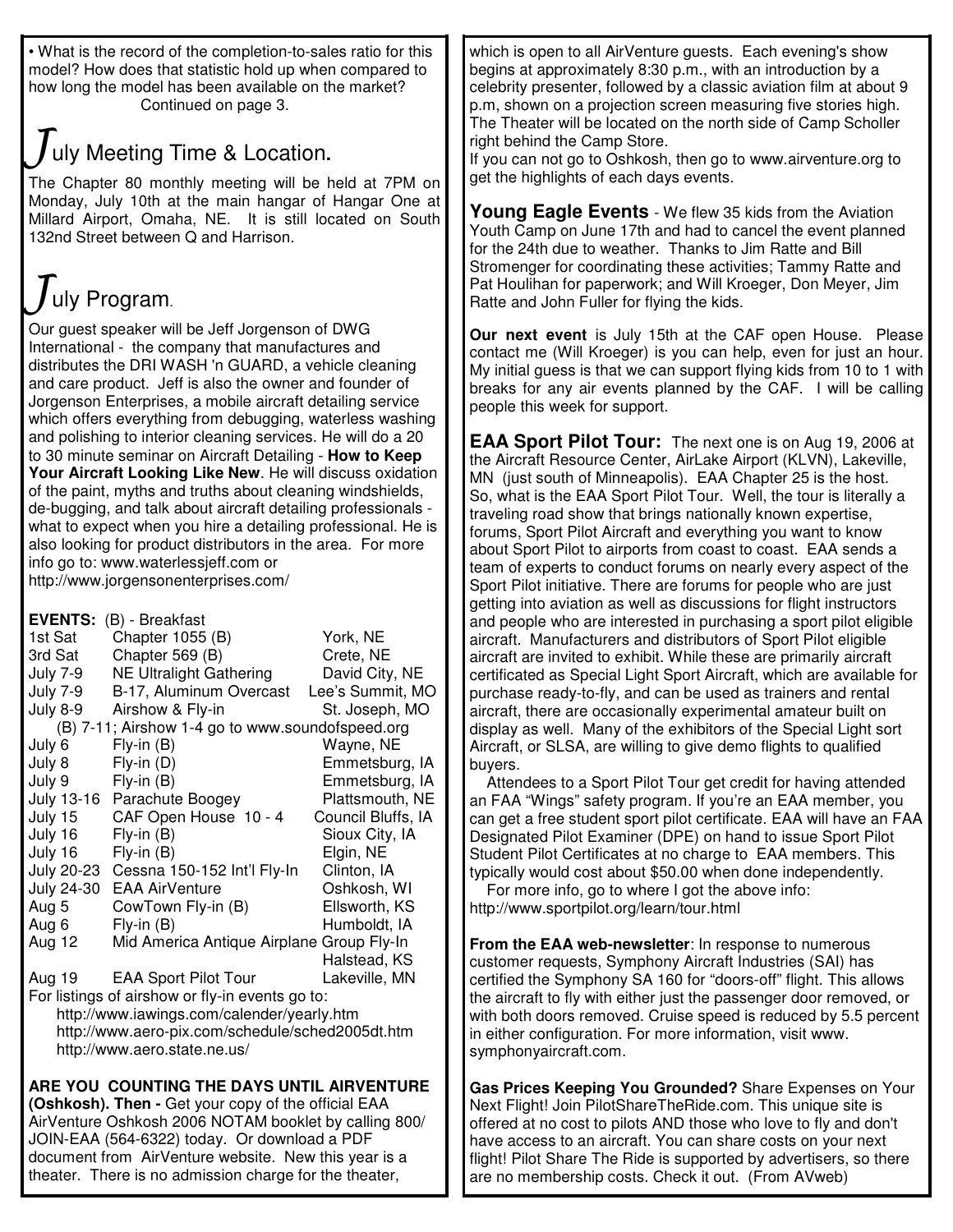#### **Do you Know How to Buy a Plane? Part II The Checklist—continued**

Will I have confidence in this project and the resulting aircraft?

• What is the record of the kit manufacturer regarding on-time delivery of kits, parts, and backorders? Is there a plan to protect my investment until orders are completed? Specifically, can I use an escrow account provided by the manufacturer or other entity to protect my payments?

• Is the financial stability and management of the manufacturer such that I can reasonably expect the company to remain in business – at least until all kit components are delivered, and hopefully until my project is completed?

• Are all parts and materials "aircraft quality?"

• What flight test and other data has the manufacturer verified and made available (for example, spin, structural loading, and flutter testing)?

• Were published performance data normalized to standard conditions? Are they complete and detailed?

• Are there authoritative flight test articles available for this type of aircraft (for example, CAFÉ data, EAA Aircraft Performance Reports)?

• Have I searched for accident data on this aircraft type? What cautions does this information suggest?

• Are there any restrictions or special requirements for insuring this type of aircraft? If so, what is the basis for them? Can I fly it (and enjoy it)?

• Have I had a demonstration flight in this aircraft? Was it a thorough demonstration of the performance envelope of this airplane, did it reveal any unexpected or marginal characteristics? Did I fit in the aircraft? Will I be sure to have requisite training, licensing, and currency for this aircraft?

• Can I obtain appropriate transition training tailored to particular properties of this make and model?

• Is an FAA Inspector or Designated Airworthiness Representative (DAR) available to perform the final aircraft inspection? • Will I be able to complete a thorough step-by-step flight test program under the FAA-required Phase I operating limitations for this aircraft once it has achieved FAA registration and final certification? Have I read FAA AC 90-89 on flight testing? Will I have an EAA Flight Advisor to help plan and assist in this phase?

• Will I, in the future, be able to have an adequate supply of the proper fuel for this aircraft?

• Will I be knowledgeable, skilled, and willing to perform maintenance on this aircraft, or will I require services of an A & P? If the latter, will one familiar with this type of construction be available?

Finally, looking beyond the esthetic and emotional appeal of the aircraft (and that may take some discipline), are my needs, resources, and skill level honestly compatible with its mission design and performance profile (for example, cross country vs. acrobatic vs. local sport flying)?

Many more questions can and should be raised – often specific to a given type. However, EAA regards the above list as fundamental and critical. While this list appears large – the answers ARE available! Help is abundant. EAA members, staff, programs, information, and services are equipped and created specifically to help you address these questions at the outset and as your project proceeds. Failure to engage in an adequate consideration for any one item noted above could result in a less than satisfactory outcome. Remember, this is the start of a process that is meant to be educational and recreational, not necessarily expedient. The focus should be on the process that will ensure a quality final product and a well-educated builder/pilot – not prematurely centered on just the product itself. Remember too that as the builder/learner of record, only you (not the FAA, kit manufacturer, or plans designer) bear responsibility for that product.

All this may seem somewhat intimidating, especially when one is anxious to purchase or start building the airplane of one's dreams. However, in homebuilding of aircraft, the real joy and satisfaction generally come when one goes about each task in a project with care and precision – and that holds true for the planning process just as it does for any other phase.

EAA wishes you much joy, success, and safety as you undertake your project. Remember to use the EAA and its programs as your guide and resource.

Article taken from the EAA website:

http://members.eaa.org/home/homebuilders/selecting/articles/EAA's%20Homebuilt%20Aircraft%20Buyer's%20Checklist.html

#### **————————————————————————————————————————————** *EAA Chapter 80 June, 2005 Minutes*

June 12, 2006

The meeting was called to order by President Ward Combs at 7:15 in the Hanger One facility in Millard, Nebraska. In attendance were approximately 45 members.

The April and May, 2006 minutes were handed out before the meeting. A motion was made and passed to accept the May minutes. **Treasurers Report**: Treasurer Rob Hansen reported expenses of \$15.00, income of \$161.00 and a balance of \$3788.50 in the checking account. Total cash assets were reported to be \$12,463.18. A motion was made and passed to accept the treasurer's report. Young Eagles: The June 17<sup>th</sup> event at Wahoo was mentioned. The event will start at 8:30 AM. This event is also noted on the Chapter 80 website (www.eaa80.org)

**Builder's Reports**: Scott Laughlin reported on his Canopy work and Tom Wieduwilt reported on his engine plumbing work. **Tech Counselor / Flight Advisor:** Mike Howard talked about the difference between Mo-gas and 100LL and warned that Mo-gas (auto gas) may have lower octane than advertised at the pump since aviation octane testing is different than auto-gas testing. Fly-out Schedule: The July 15<sup>th</sup> open house at Council Bluffs was mentioned.

**Librarian Report:** Nothing to report.

**Old Business:** A motion was made to make an offer for 50 used chairs for a \$5 each and was accepted.

**New Business:** Mike Howard suggested that we get together as a group and paint a compass rose at the Wahoo airport with a knife pointing to Oshkosh. .

**Monthly Raffle:** Don Meyer won the raffle. Don brought his beautiful Citabria and provided flights to willing passengers. **Program:** This month we hosted an "Old Eagles" event. Dale McClure and Don Meyer showed up with their Glastar and American Champion Citabria to fly willing passengers around. It was a great success and many participants walked away grinning. The meeting was adjourned at around 8:20 PM.